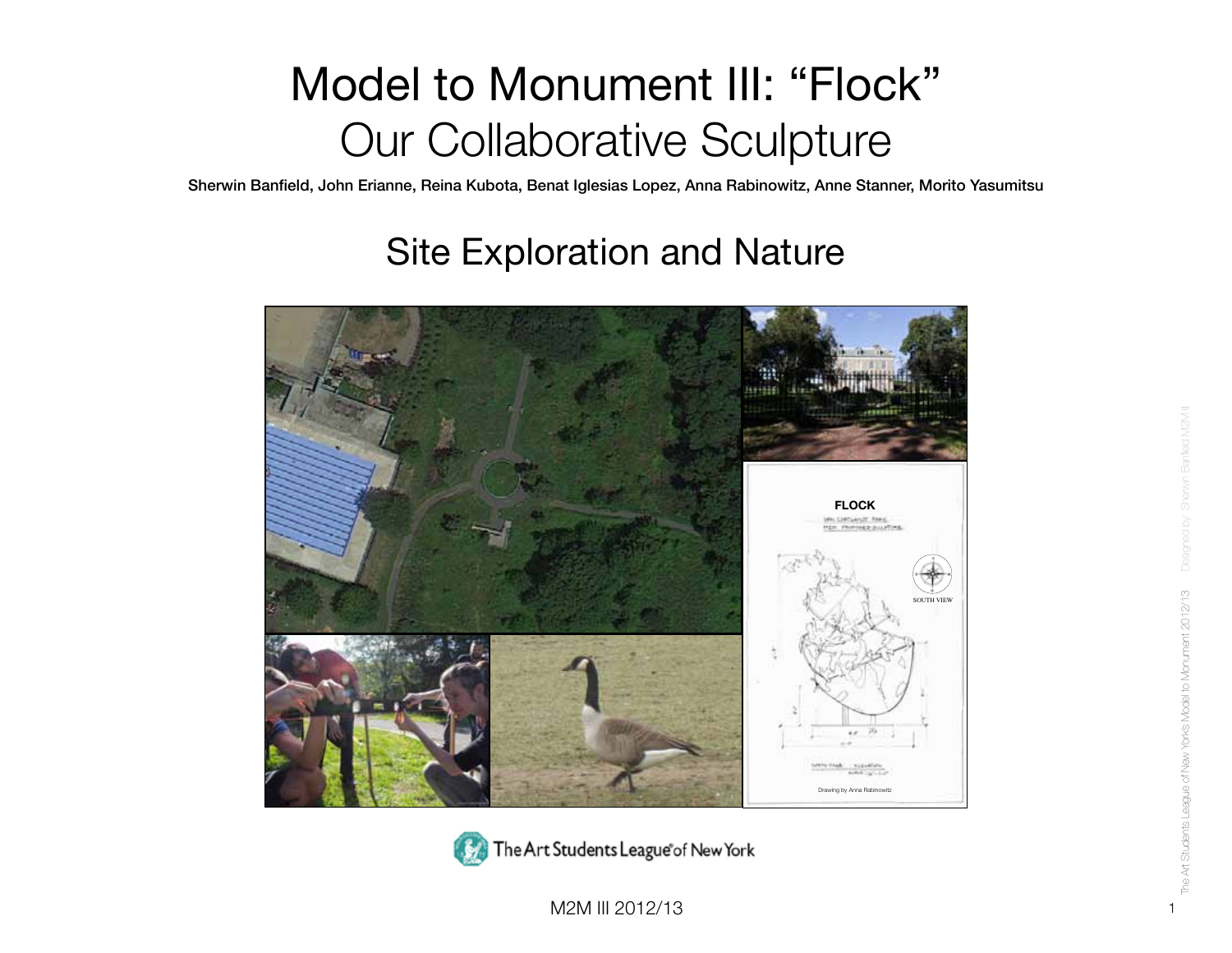Sherwin Banfield, John Erianne, Reina Kubota, Benat Iglesias Lopez, Anna Rabinowitz, Anne Stanner, Morito Yasumitsu



VCP BIRD SANCTUARY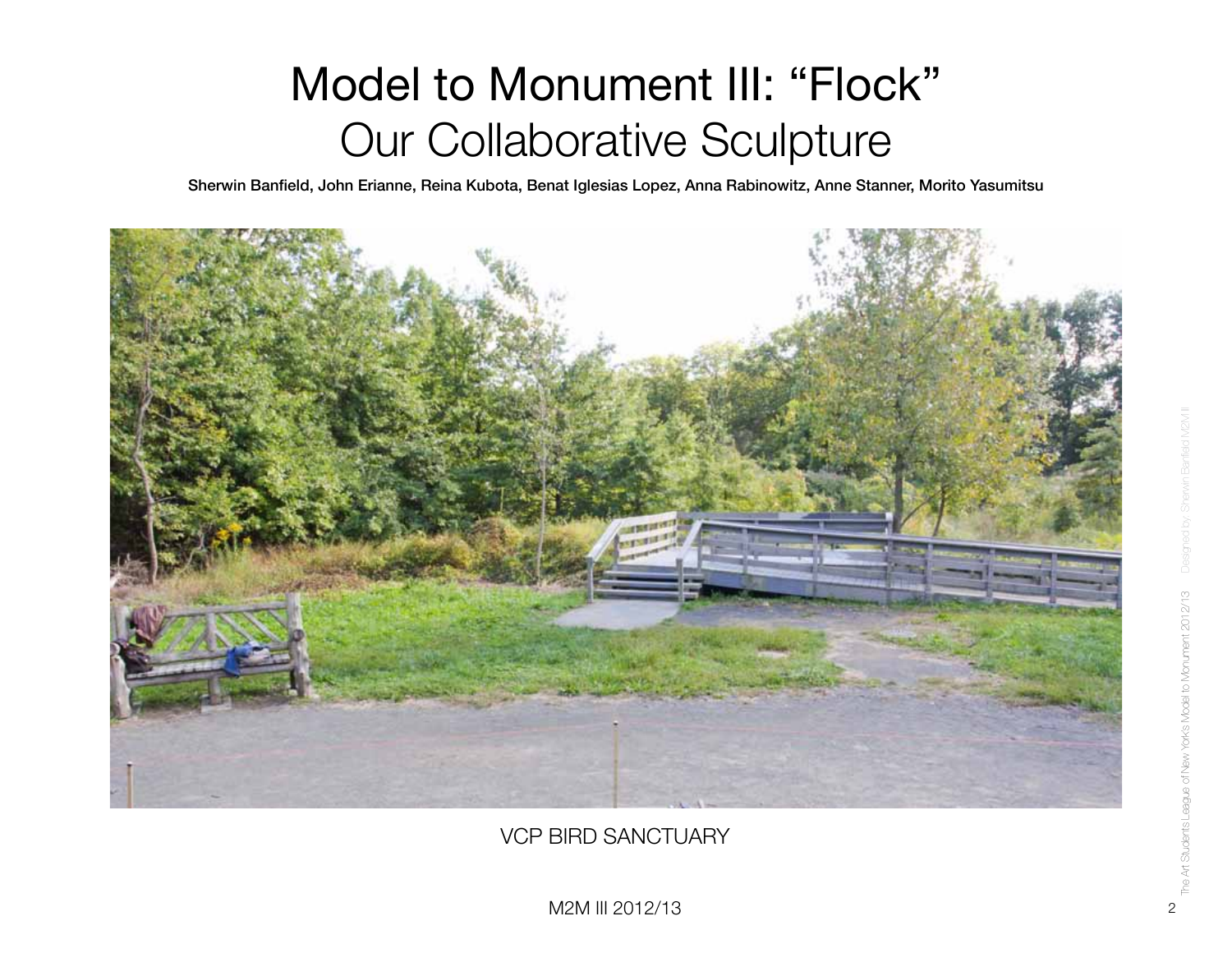Sherwin Banfield, John Erianne, Reina Kubota, Benat Iglesias Lopez, Anna Rabinowitz, Anne Stanner, Morito Yasumitsu



M2M STAKE OUT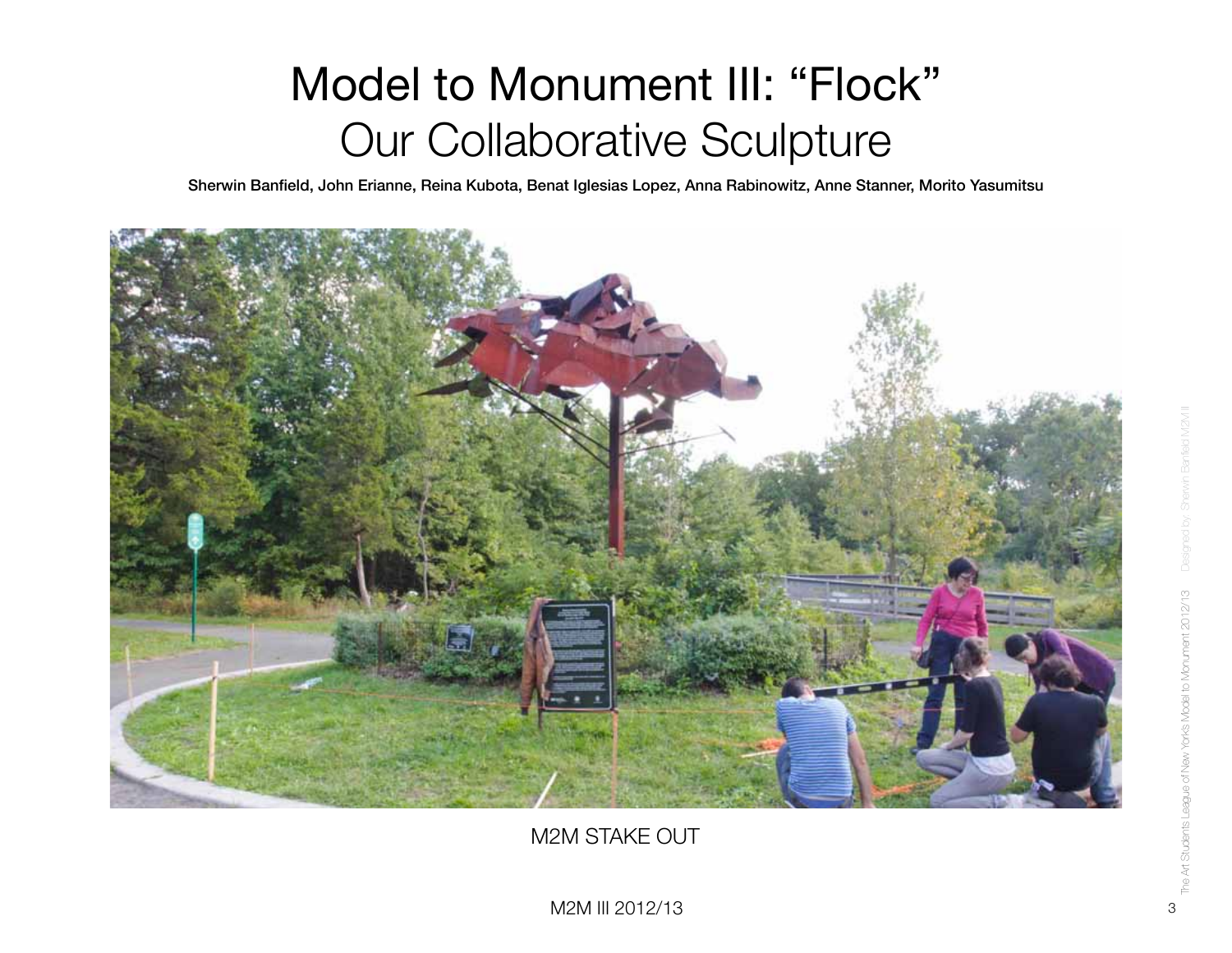Sherwin Banfield, John Erianne, Reina Kubota, Benat Iglesias Lopez, Anna Rabinowitz, Anne Stanner, Morito Yasumitsu



M2M Clocking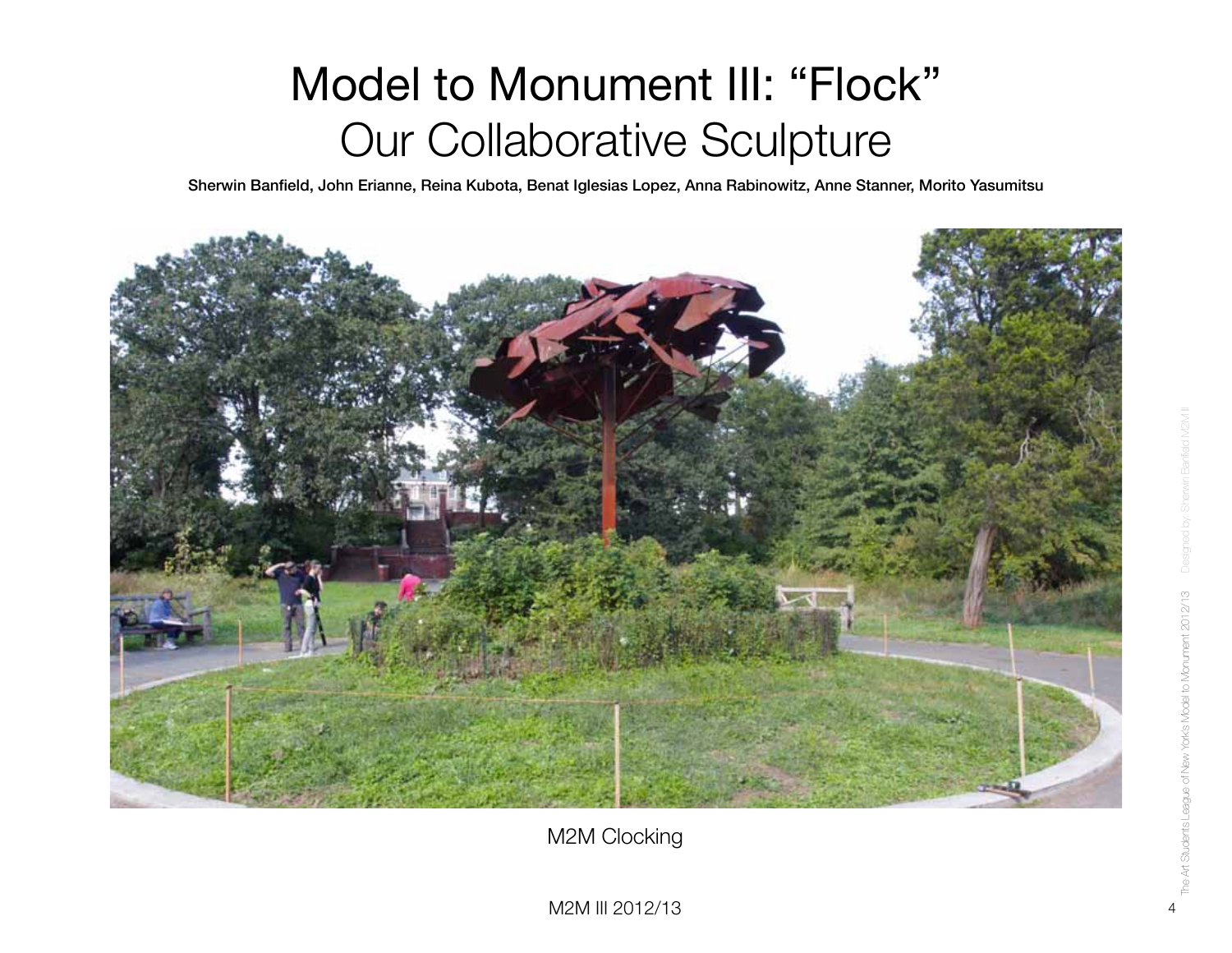Sherwin Banfield, John Erianne, Reina Kubota, Benat Iglesias Lopez, Anna Rabinowitz, Anne Stanner, Morito Yasumitsu